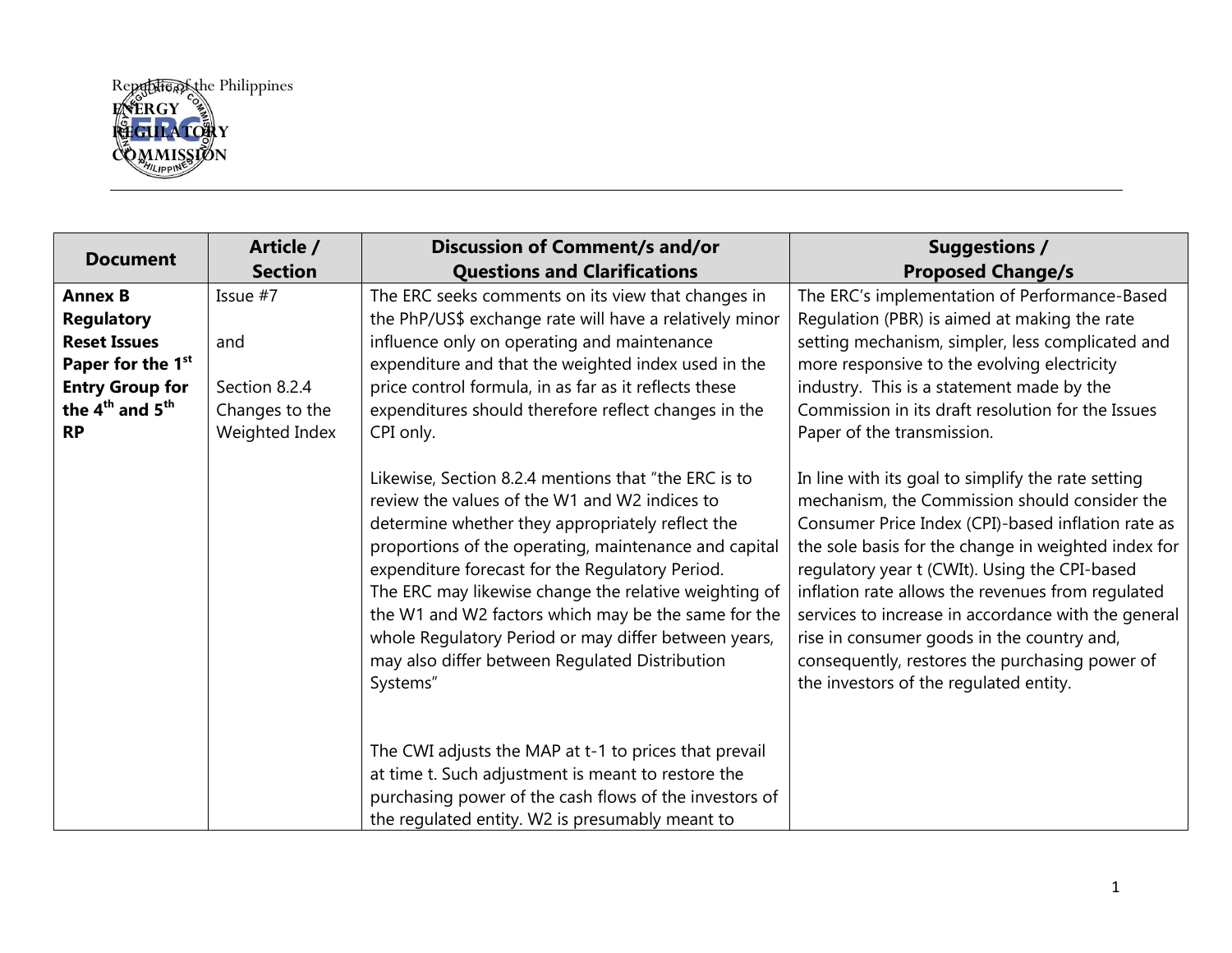

|                 | Article /                                  | <b>Discussion of Comment/s and/or</b>                                                                                                                                                                                                                                                                                                                                                                               | <b>Suggestions /</b>                                                                                                                                                                                                                                                                                                                            |
|-----------------|--------------------------------------------|---------------------------------------------------------------------------------------------------------------------------------------------------------------------------------------------------------------------------------------------------------------------------------------------------------------------------------------------------------------------------------------------------------------------|-------------------------------------------------------------------------------------------------------------------------------------------------------------------------------------------------------------------------------------------------------------------------------------------------------------------------------------------------|
| <b>Document</b> | <b>Section</b>                             | <b>Questions and Clarifications</b>                                                                                                                                                                                                                                                                                                                                                                                 | <b>Proposed Change/s</b>                                                                                                                                                                                                                                                                                                                        |
|                 |                                            | restore the purchasing power of cash flows in<br>replacing/putting up assets that are purchased in<br>foreign denominated currencies. The MAP should be<br>adjusted only to restore the purchasing power of the<br>investors. As such, CWI should be limited to W1. The<br>higher costs of imported equipment will still be fully<br>recovered since these are valued in PhP and will be<br>part of the asset base. |                                                                                                                                                                                                                                                                                                                                                 |
|                 | 5.3 Weighted<br>Average cost of<br>Capital | The determination of the WACC should be properly<br>guided by its purpose which is clearly stated by the<br>Commission in the opening paragraph of Section 5.3:<br>"The WACC will be determined such that <i>it will</i><br>encourage investment in electricity distribution<br>assets, providing reasonable, but not excessive<br>returns to investors." (Emphasis provided.)                                      | TransCo suggests that the ERC employ a<br>conventional and internationally accepted method<br>in estimating WACC. This yields a "reasonable, but<br>not excessive net to investors".<br>Also, we suggest to employ the equity-beta in the<br>Capital Asset Pricing Model instead of the Risk-<br>adjusted factor. We discuss this under Section |
|                 |                                            | In the determination of what is deemed "reasonable,<br><b>but not excessive returns''</b> , it should be<br>acknowledged that investors maintain a diversified<br>portfolio of assets to eliminate idiosyncratic risks.<br>Thus, the risk premium that an investor in a regulated<br>power distribution firm in the Philippines should be<br>limited to the compensation for non-diversifiable risk.                | 5.3.4.                                                                                                                                                                                                                                                                                                                                          |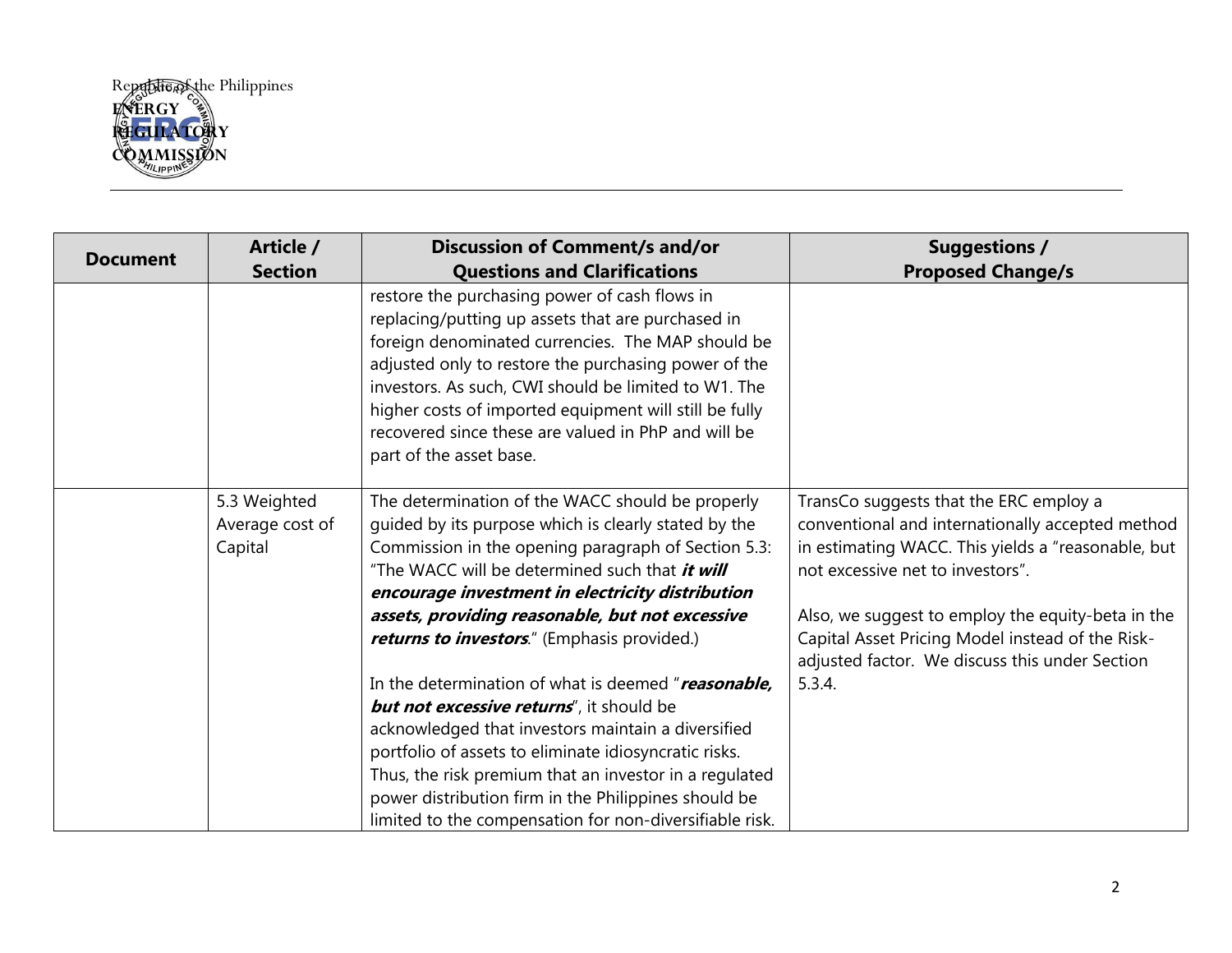

| <b>Document</b> | Article /<br><b>Section</b> | <b>Discussion of Comment/s and/or</b><br><b>Questions and Clarifications</b>                                                                                                                                                                                                                                | <b>Suggestions /</b><br><b>Proposed Change/s</b>                                                                                                                                           |
|-----------------|-----------------------------|-------------------------------------------------------------------------------------------------------------------------------------------------------------------------------------------------------------------------------------------------------------------------------------------------------------|--------------------------------------------------------------------------------------------------------------------------------------------------------------------------------------------|
|                 |                             |                                                                                                                                                                                                                                                                                                             |                                                                                                                                                                                            |
|                 | Section 5.3.1               | The primary objective is to ensure that the<br>regulated entities would be entitled to a full<br>investment recovery of its regulated assets at an<br>appropriate rate of return.                                                                                                                           | Employ a long averaging period in estimating the<br>following variables: Risk-free rate and debt<br>margin. The duration of the averaging period can<br>be based on the regulatory period. |
|                 |                             | It is recognized that using current data for short-<br>lived assets provides efficient investment signals.<br>However, it is also recognized that there are<br>advantages in using long-term average data,<br>which provide greater stability, reduce re-<br>financing risks for long-lived assets.         |                                                                                                                                                                                            |
|                 |                             | "40. The ERC seeks comments on whether the<br>WACC should be set at point value on the assets<br>were acquired or multiple values every regulatory<br>period."                                                                                                                                              |                                                                                                                                                                                            |
|                 |                             | Employing current data results in a volatile estimate of<br>the risk-free rate and, consequently, the WACC. If the<br>WACC determination is based on a sample taken<br>during a low-interest regime, the investors will unduly<br>receive a low return for the entire duration of the<br>regulatory period. |                                                                                                                                                                                            |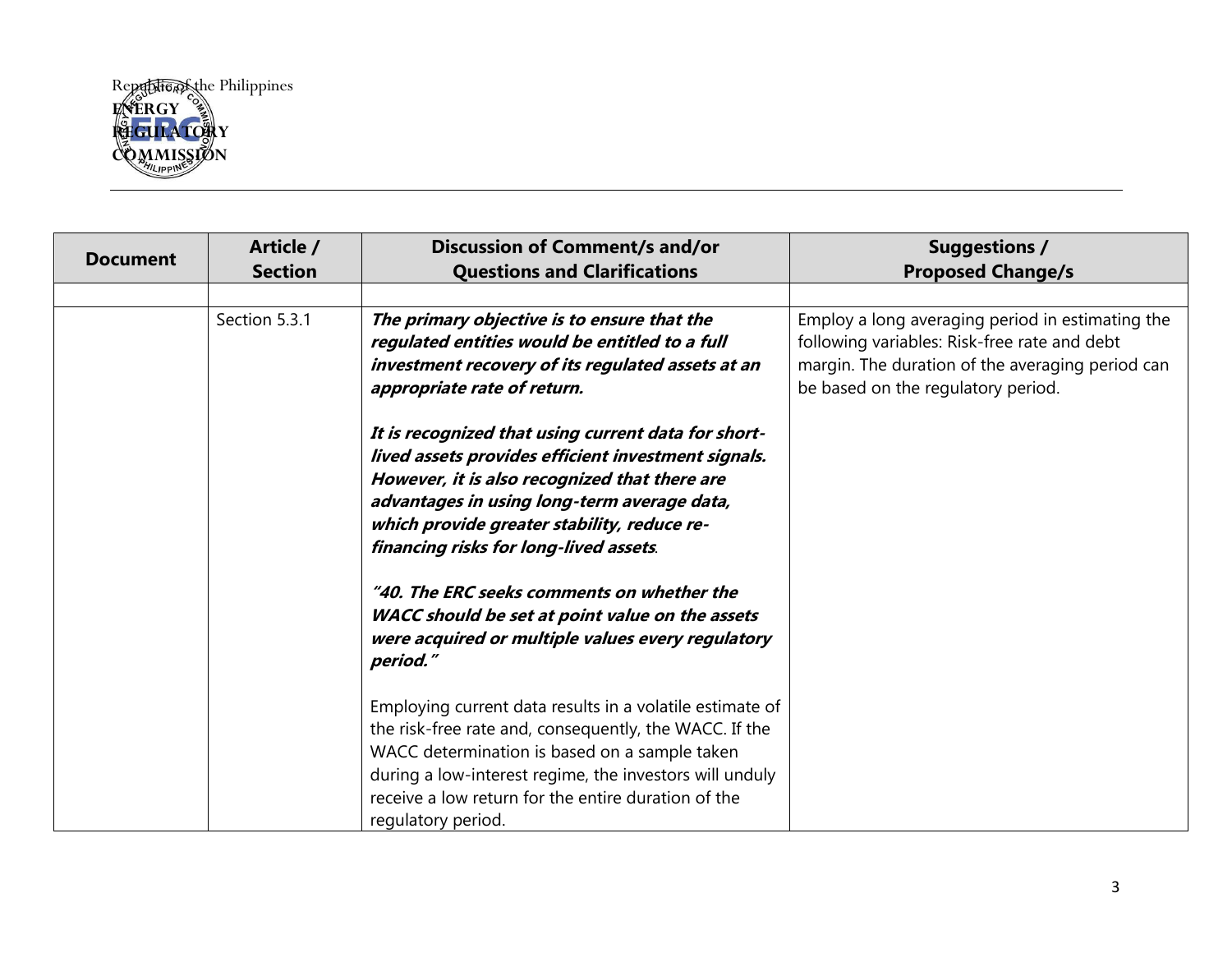

| <b>Document</b> | Article /<br><b>Section</b>            | <b>Discussion of Comment/s and/or</b><br><b>Questions and Clarifications</b>                                                                                                                                                                                       | <b>Suggestions /</b><br><b>Proposed Change/s</b>                                                                                                           |
|-----------------|----------------------------------------|--------------------------------------------------------------------------------------------------------------------------------------------------------------------------------------------------------------------------------------------------------------------|------------------------------------------------------------------------------------------------------------------------------------------------------------|
|                 |                                        | In contrast, if the WACC determination is based on a<br>sample taken during a period when there is a<br>transitory spike in interest rates, investors will enjoy a<br>windfall profit for the duration of entire regulatory<br>period.                             |                                                                                                                                                            |
|                 |                                        | A long averaging period presents a stable estimate of<br>the WACC. While such estimate may deviate from the<br>prevailing market rates, it provides for a better signal<br>to long-run investors in the regulated power<br>distribution sector in the Philippines. |                                                                                                                                                            |
|                 |                                        | A long averaging period based on the duration of the<br>regulatory period also provides for a self-correcting<br>mechanism to account for the volatilities in financial<br>markets.                                                                                |                                                                                                                                                            |
|                 | Section 5.3.2<br>Locked<br>Parameters. | "For the Fourth and Fifth Regulatory Period, the<br>following values have been locked in:<br>a) Market risk premium is set to 0.06 (6% p.a.)                                                                                                                       | Market risk premium set at 6.00%. Maintain the<br>market risk premium at 6% pa.                                                                            |
|                 |                                        | b) 60% Funding by equity and 40% funding by<br>debt is deemed reasonable, resulting in a<br>debt/equity (DE) ratio of 0.67. The ERC                                                                                                                                | <b>Equity and Debt Gearing Ratios of 60% and</b><br>40% respectively; A debt-to-equity ratio of<br><b>0.67.</b> Maintain the 0.67 debt-to-equity ratio. In |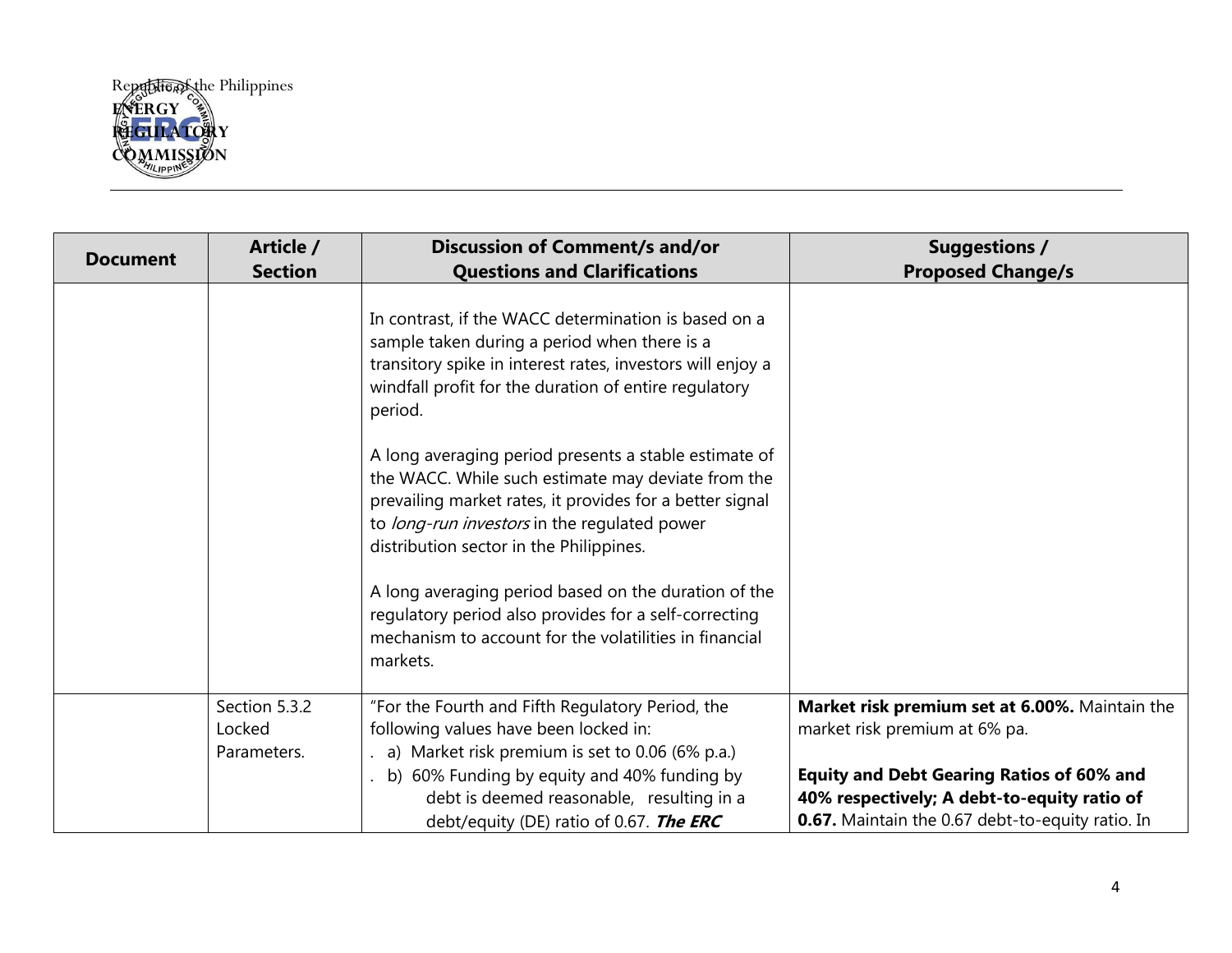

| <b>Document</b> | Article /      | <b>Discussion of Comment/s and/or</b>                                                                                                                                                                                                        | <b>Suggestions /</b>                                 |
|-----------------|----------------|----------------------------------------------------------------------------------------------------------------------------------------------------------------------------------------------------------------------------------------------|------------------------------------------------------|
|                 | <b>Section</b> | <b>Questions and Clarifications</b>                                                                                                                                                                                                          | <b>Proposed Change/s</b>                             |
|                 |                | however, will allow a ratio which represents                                                                                                                                                                                                 | case an alternative debt-to-equity ratio is allowed, |
|                 |                | the actual relationship for as long as this                                                                                                                                                                                                  | it may be based on actual relationship provided      |
|                 |                | does not vary significantly with the                                                                                                                                                                                                         | such estimate represents what is deemed as the       |
|                 |                | debt/equity ratio of 0.67."                                                                                                                                                                                                                  | optimal capital structure of a power distribution    |
|                 |                |                                                                                                                                                                                                                                              | operator.                                            |
|                 |                | In the previous rate resets, the market risk premium                                                                                                                                                                                         |                                                      |
|                 |                | was set at 6.00 percent per annum. This remains                                                                                                                                                                                              |                                                      |
|                 |                | reasonable: It represents the long-run market risk                                                                                                                                                                                           |                                                      |
|                 |                | premium.                                                                                                                                                                                                                                     |                                                      |
|                 |                | The Country Risk Premium is embedded in the<br>estimate of the risk-free rate since it is based in the<br>yields of PH sovereign bonds. Country Risk Premium<br>need not be incorporated in the estimate of the<br>market risk premium.      |                                                      |
|                 |                | The 0.67 estimate for the debt-to-equity ratio remains<br>relevant. This estimate represents what is deemed as<br>the optimal capital structure of a regulated power<br>distribution operator in an emerging market like the<br>Philippines. |                                                      |
|                 |                | The use of " <b>actual</b> " debt-to-equity ratio should be                                                                                                                                                                                  |                                                      |
|                 |                | allowed only if such estimate represents what the                                                                                                                                                                                            |                                                      |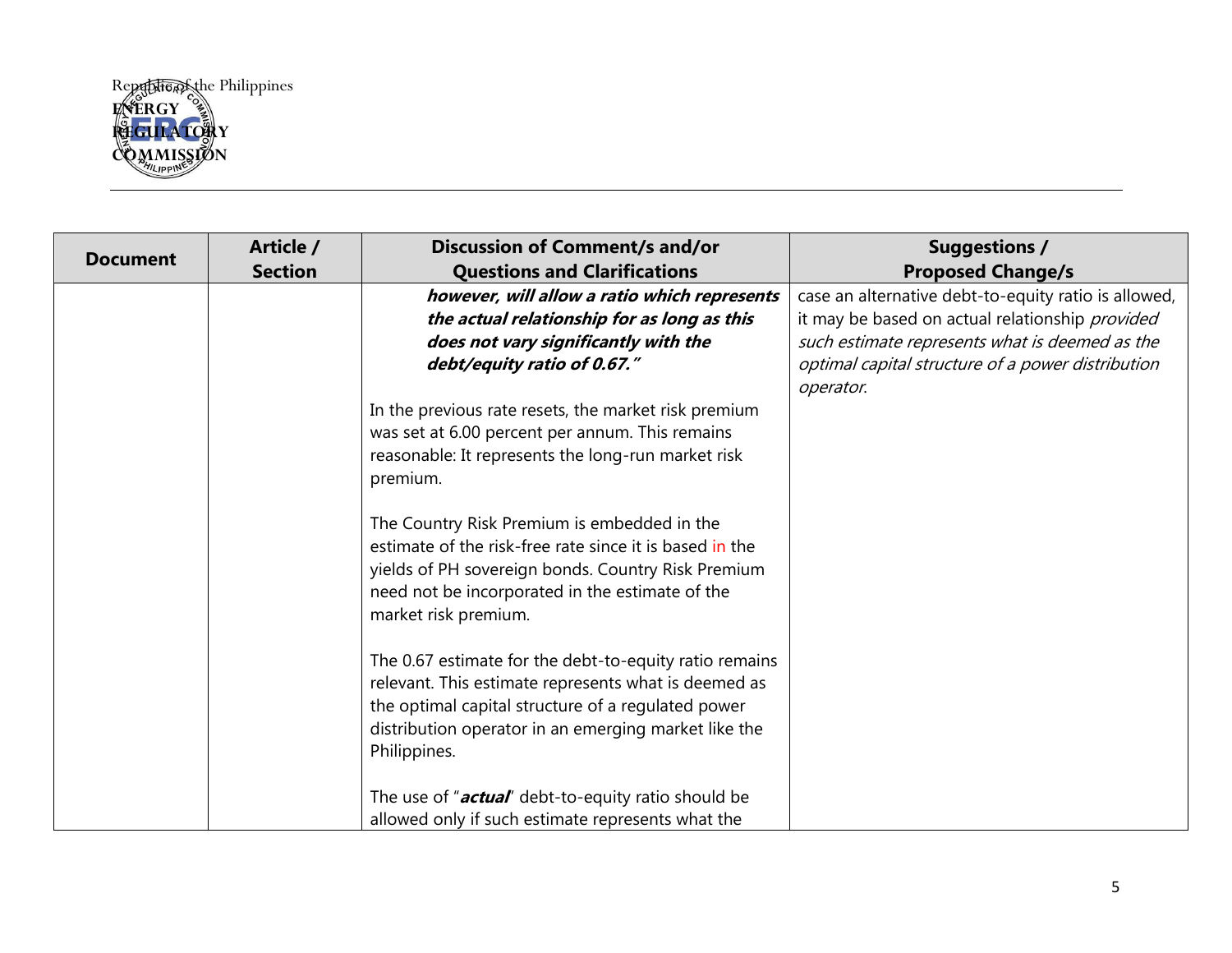

| <b>Document</b> | Article /<br><b>Section</b>                   | <b>Discussion of Comment/s and/or</b><br><b>Questions and Clarifications</b>                                                                                                                                                                                                                                                                                           | <b>Suggestions /</b><br><b>Proposed Change/s</b>                                                                                                                                                                                                                                                                             |
|-----------------|-----------------------------------------------|------------------------------------------------------------------------------------------------------------------------------------------------------------------------------------------------------------------------------------------------------------------------------------------------------------------------------------------------------------------------|------------------------------------------------------------------------------------------------------------------------------------------------------------------------------------------------------------------------------------------------------------------------------------------------------------------------------|
|                 |                                               | Commission deems as the optimal capital structure.                                                                                                                                                                                                                                                                                                                     |                                                                                                                                                                                                                                                                                                                              |
|                 | 5.3.3 Risk-free<br>Rate in the<br>Philippines | "The ERC has used both methods* to obtain the most<br>reasonable estimate of the risk-free rate for the<br>Philippines."                                                                                                                                                                                                                                               | <b>Methods in estimating risk-free rate</b><br>Use the direct and indirect methods to<br>$\bullet$<br>determine the upper bound and lower bound<br>of the range for the risk-free rate estimate.                                                                                                                             |
|                 |                                               | *(direct and indirect methods)                                                                                                                                                                                                                                                                                                                                         | <b>Direct method</b>                                                                                                                                                                                                                                                                                                         |
|                 |                                               | <b>Estimation methods</b><br>The direct and indirect methods in the<br>determination of the risk-free rate yield different<br>estimates. These methods can determine the<br>upper bound and lower bound of the range for<br>the risk-free rate estimate.                                                                                                               | Maintain the use of 10-year PDST-R2 yield<br>rates in estimating the risk-free rate.<br>Use a long averaging period based on the<br>$\bullet$<br>duration of the regulatory period.                                                                                                                                          |
|                 |                                               | <b>Direct method</b><br>The proposed 10-year PDST-R2 yield rates is<br>properly argued. The financial instrument<br>considers the long-term nature of the investments<br>in the power distribution sector. PH bonds with<br>10-year tenor have enough liquidity to indicate<br>the return on a risk-free security.<br>The estimation method is silent on the averaging | <b>Indirect method</b><br>USA Risk-free Rate. Use yields of 10-year USD<br>Sovereign Bonds.<br>Inflation Rate. Employ expected inflation rate<br>$\bullet$<br>based on the inflation targets of the Bangko<br>Sentral ng Pilipinas and the US Federal<br>Reserve.<br>Country Risk Premium. In the average yield<br>$\bullet$ |
|                 |                                               | period. The rules can be more transparent by<br>indicating the averaging period. As suggested, a                                                                                                                                                                                                                                                                       | difference approach in estimating the country<br>risk premium, use yields of bonds that are                                                                                                                                                                                                                                  |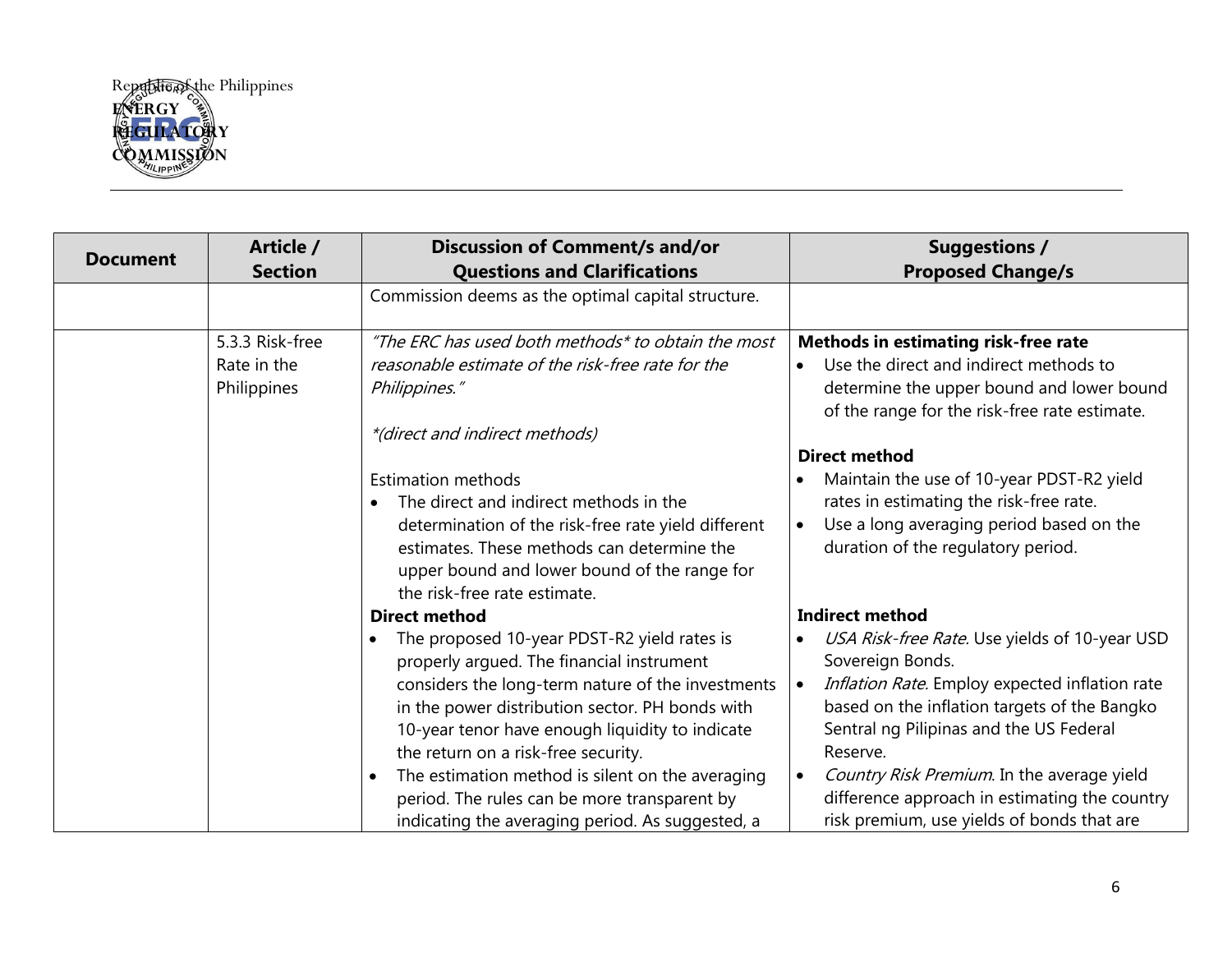

| <b>Document</b> | Article /<br><b>Section</b> | <b>Discussion of Comment/s and/or</b><br><b>Questions and Clarifications</b>                                                                                                                                                                                                                                                                   | <b>Suggestions /</b><br><b>Proposed Change/s</b> |
|-----------------|-----------------------------|------------------------------------------------------------------------------------------------------------------------------------------------------------------------------------------------------------------------------------------------------------------------------------------------------------------------------------------------|--------------------------------------------------|
|                 |                             | long averaging period is preferred as it tempers<br>the volatilities in yields.                                                                                                                                                                                                                                                                | liquid.                                          |
|                 |                             | <b>Indirect method</b><br>USA risk-free rate. To be consistent with the direct<br>approach, yields on a 10-year US bond should be<br>used instead of employing different tenor periods<br>of 5, 10, and 20 years.                                                                                                                              |                                                  |
|                 |                             | Inflation rate. It should be underscored that bond<br>yields are adjusted for "expected" inflation rate<br>rather than the "historical" inflation rate. Using a<br>12-month average inflation rate implicitly assumes<br>that the historical average represents price<br>expectations.                                                         |                                                  |
|                 |                             | The implicit assumption that historical average<br>reflects price expectations may not be properly<br>grounded. In the Philippines, for instance, the 12-<br>month average inflation rate in 2018 is unusually<br>high due to supply constraints. This is not<br>representative of the expected inflation rates over<br>the regulatory period. |                                                  |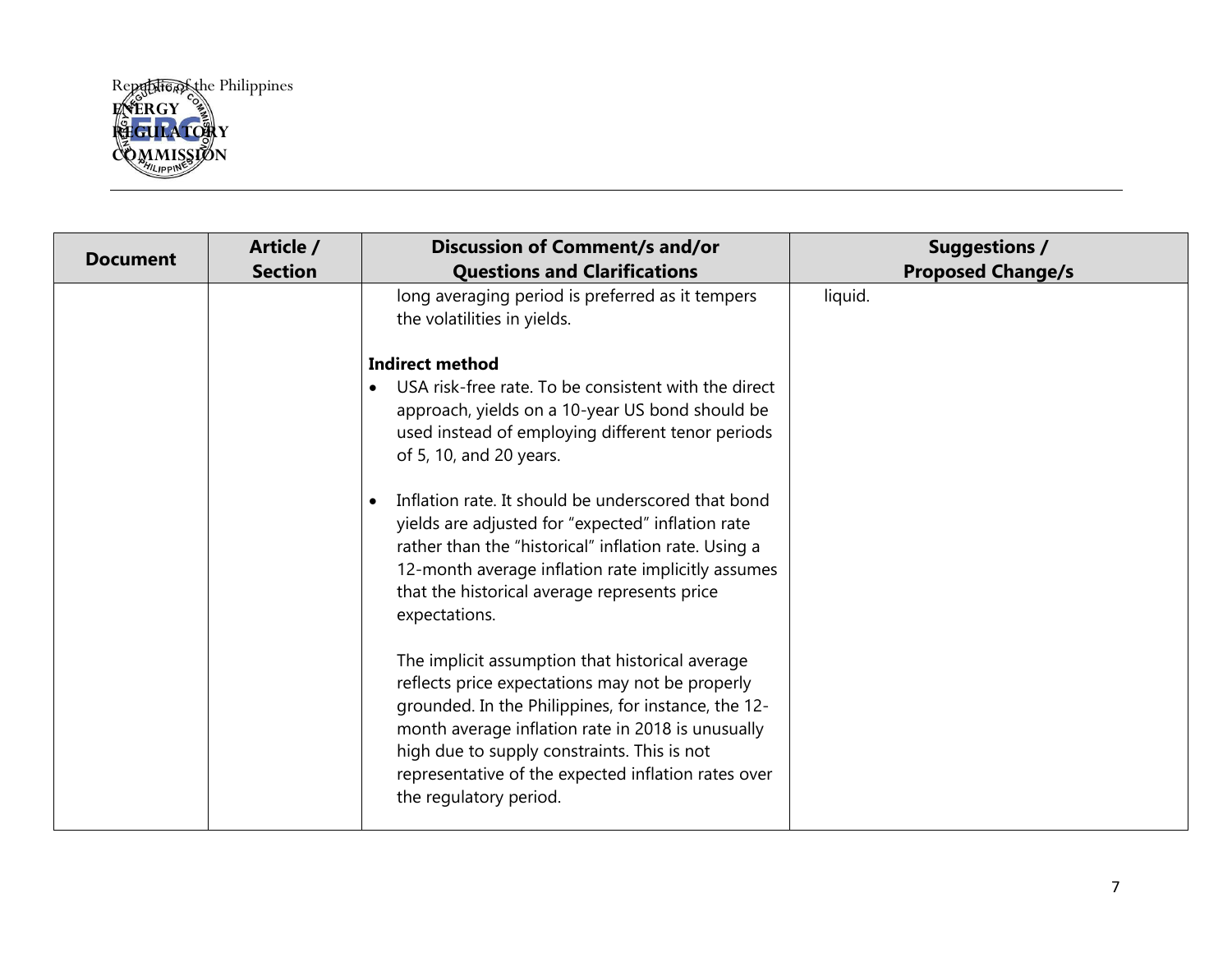

| <b>Document</b> | Article /                 | <b>Discussion of Comment/s and/or</b>                                                                                                                                                                                                                                                                                                                                                                                                     | <b>Suggestions /</b>                                                                                                                                                                                                                                                                                       |
|-----------------|---------------------------|-------------------------------------------------------------------------------------------------------------------------------------------------------------------------------------------------------------------------------------------------------------------------------------------------------------------------------------------------------------------------------------------------------------------------------------------|------------------------------------------------------------------------------------------------------------------------------------------------------------------------------------------------------------------------------------------------------------------------------------------------------------|
|                 | <b>Section</b>            | <b>Questions and Clarifications</b>                                                                                                                                                                                                                                                                                                                                                                                                       | <b>Proposed Change/s</b>                                                                                                                                                                                                                                                                                   |
|                 |                           | The expected inflation can instead be based on<br>the inflation target of the Bangko Sentral ng<br>Pilipinas and the US Federal Reserve.                                                                                                                                                                                                                                                                                                  |                                                                                                                                                                                                                                                                                                            |
|                 |                           | Country Risk Premium. One of the approaches in<br>estimating the country risk premium is the average<br>yield difference by maturity, particularly, 5, 10, and<br>15 years. This approach is premised on the view<br>that these instruments are liquid.<br>The use of yields of 15-year bonds in estimating<br>the Country Risk Premium should be done only if<br>it is established the yields of USD denominated PH<br>bonds are liquid. |                                                                                                                                                                                                                                                                                                            |
|                 | 5.3.4 Return on<br>Equity | "The RAf is the average risk factor determined for a<br>specific regulated entity to be used as the multiplier<br>to the Market Risk Premium (MRP), to obtain the<br>estimated overall risk exposure for the regulated<br>entity."<br>The adoption of RAf has key weaknesses:<br>The RAf is not properly grounded on theory. It is<br>$\bullet$<br>inconsistent with the CAPM: the RAf may include                                        | Revert to the traditional equity beta estimate.<br>With the use of RAf, the adjustment will always be<br>more than 1, while the equity beta may be less<br>than 1. Thus, the RAf will always adjust upward,<br>which may not always be appropriate. Thus, the<br>ERC should retain the use of equity beta. |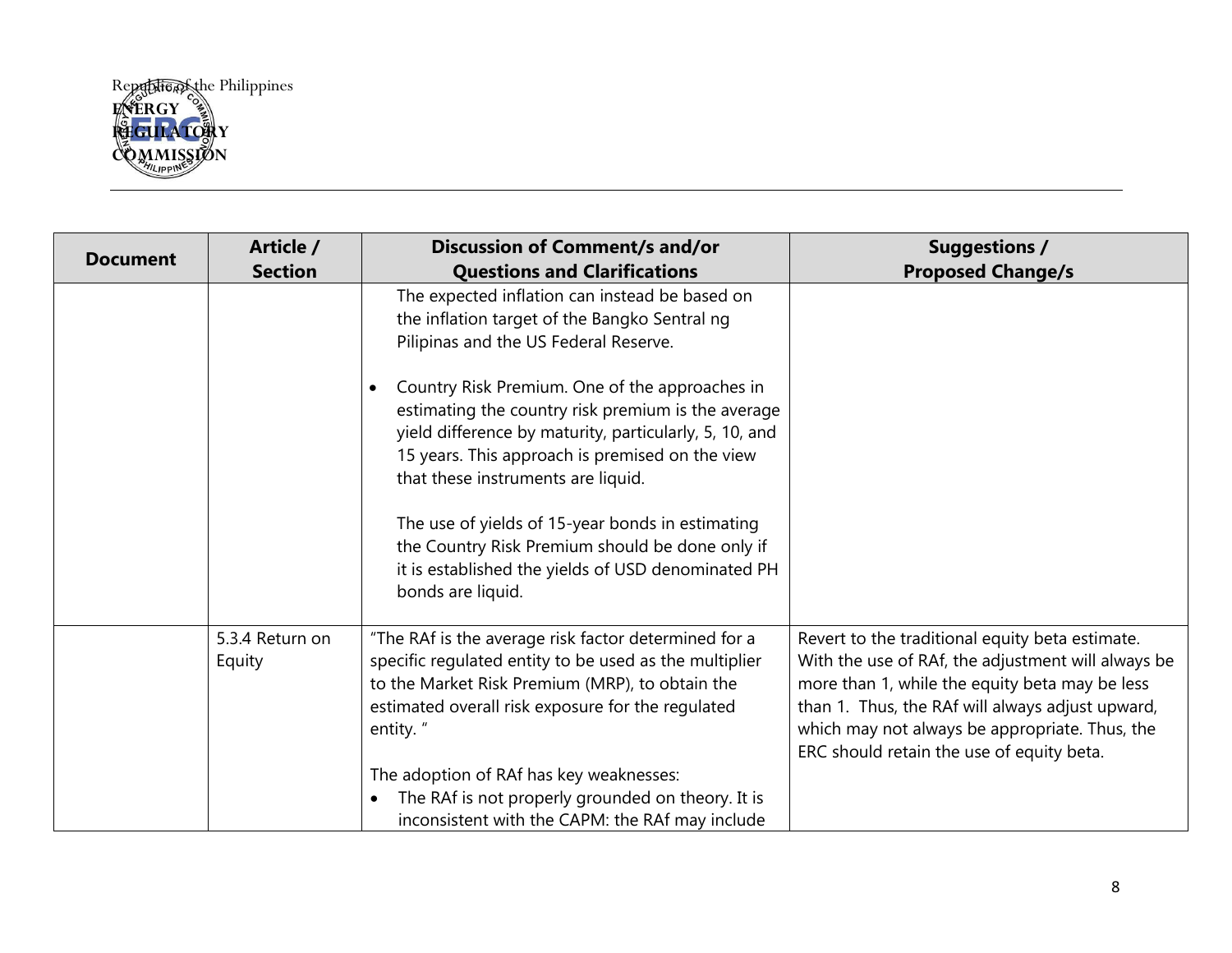

| <b>Document</b> | Article /      | <b>Discussion of Comment/s and/or</b>                                                                                                                                                                                                                                                                                                                                                                                                                                                                                                                                                                                                                             | <b>Suggestions /</b>                               |
|-----------------|----------------|-------------------------------------------------------------------------------------------------------------------------------------------------------------------------------------------------------------------------------------------------------------------------------------------------------------------------------------------------------------------------------------------------------------------------------------------------------------------------------------------------------------------------------------------------------------------------------------------------------------------------------------------------------------------|----------------------------------------------------|
|                 | <b>Section</b> | <b>Questions and Clarifications</b>                                                                                                                                                                                                                                                                                                                                                                                                                                                                                                                                                                                                                               | <b>Proposed Change/s</b>                           |
|                 |                | idiosyncratic risks.<br>The RAf is based on subjective determinations on<br>(1) the risk categories; (2) the weights of each risk<br>category; (3) the upper bound and lower bound<br>for the risk category; and (4) adjustment factor for<br>each risk category.<br>The regulated distribution entities are allowed to<br>$\bullet$<br>submit their proposal on risk categories, weighting<br>and preliminary adjustment factor; there is a great<br>likelihood to overestimate the risks which the<br>Commission cannot validate.<br>The RAf opens the possibility of providing<br>additional returns for inefficiencies of a regulated<br>distribution entity. |                                                    |
|                 |                | The adoption of RAf as an approach in WACC<br>determination is quite limited. There are few<br>regulatory jurisdictions that employ RAf. Mature<br>regulatory jurisdictions continue with the basic CAPM<br>despite its limitations.                                                                                                                                                                                                                                                                                                                                                                                                                              |                                                    |
|                 | Section 5.3.7  | "The RWDR calls for a debt margin which is based on                                                                                                                                                                                                                                                                                                                                                                                                                                                                                                                                                                                                               | Estimate the debt margin based on yield            |
|                 | Return on Debt | an efficient industry average rather than on the                                                                                                                                                                                                                                                                                                                                                                                                                                                                                                                                                                                                                  | difference between 10-year bonds issued by utility |